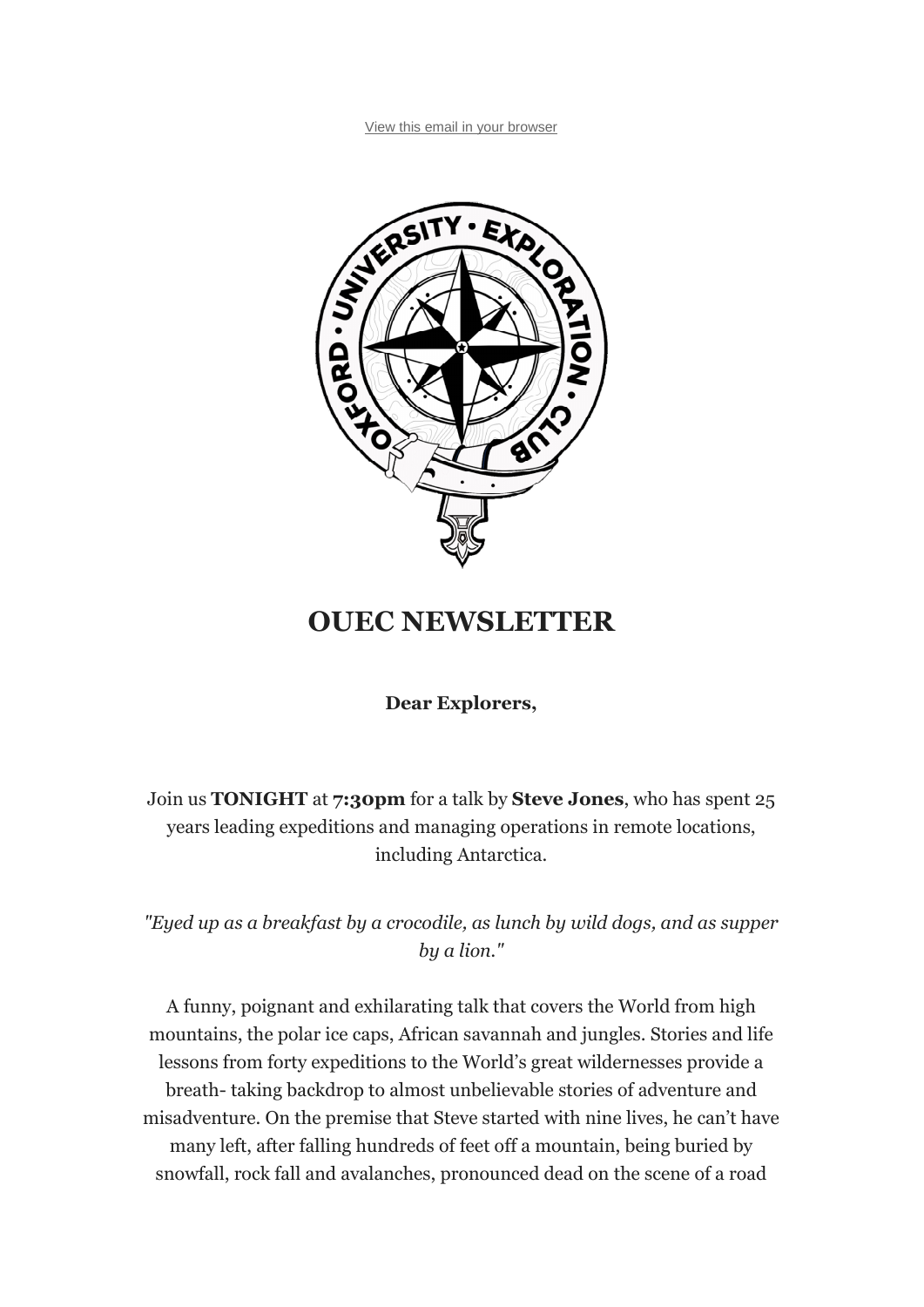## accident in Africa, and multiple close encounters with wildlife

**Steve Jones, "Nine Lives and How to Lose Them" Venue:** Platnaeur Room, Brasenose College  **Date:** Tuesday 2 November 2021  **Time:** 7:30pm

In order for us to continue doing events in person throughout the year, we kindly ask that you please take a Lateral Flow Test (LFT) before coming to our events and, if possible, wear a face mask. You can pick up LFTs from your College or order them from the NHS.

**Ticket entry to event:**

Non-members: £3 Members: Free of charge

**OUEC Membership** entitles you to **free entry** to the talks, access to a range of Expedition Planning resources, subsidised tickets to Expedition-related events across the country, access to trips, and much more! Membership payment can be completed online or at any of our in person events. The Facebook page and Website have been updated with information on how to go about doing this, but for convenience **the form to show interest in membership can be found** 

here.

**Membership pricing is as follows:**

Term - £7 Year - £14 Life - £30

Coming up this weekend...

## EXPLORE 2021!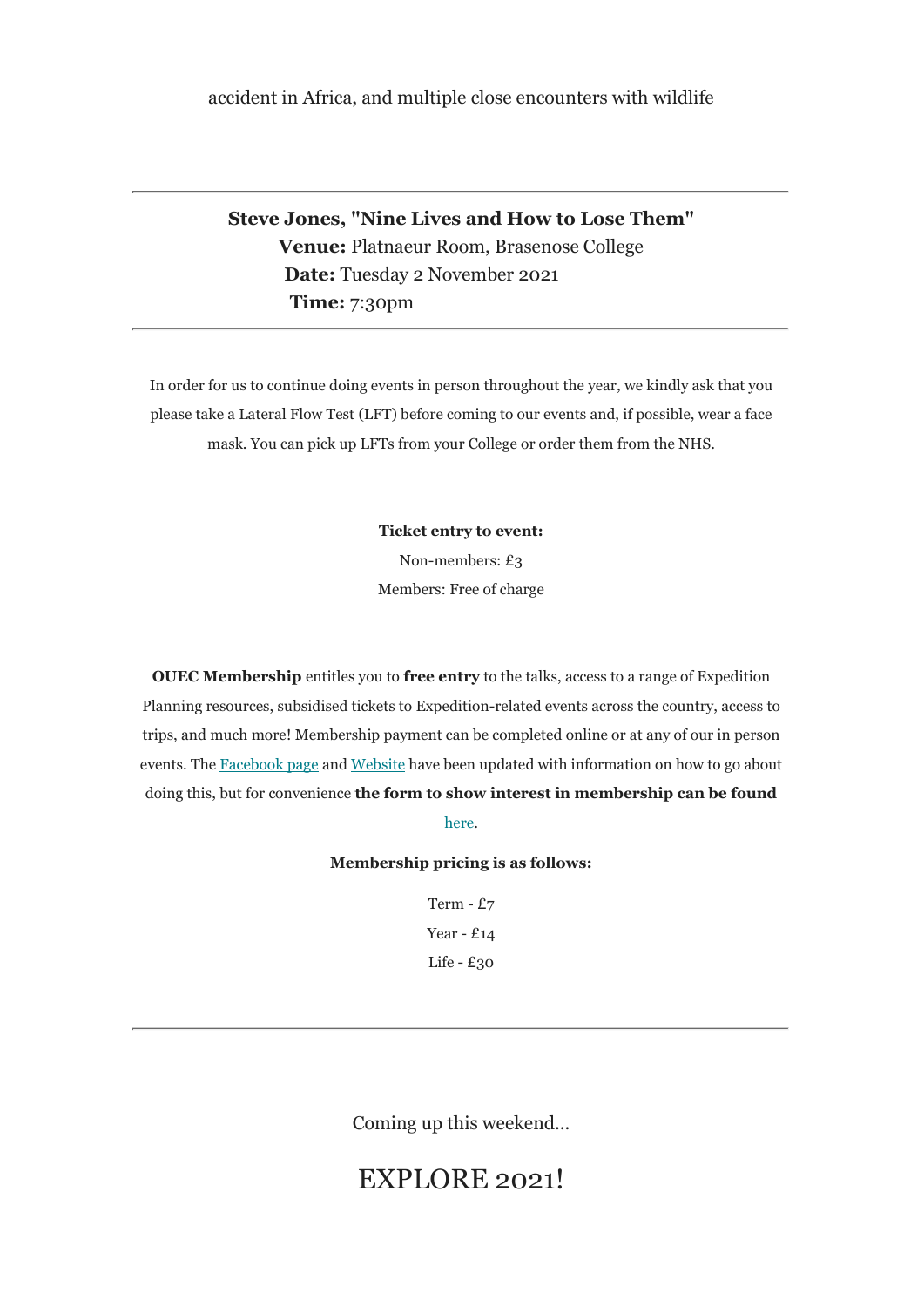This year's Annual Explore weekend will take place **ONLINE** on 6 November and 7 November 2021.

*Explore* brings together a range of expedition professionals, scientists and travellers, with experience from all over the world, to help you get the most out of your project and learn from others recently returned from the field.

The emphasis is on small projects with a research component but anyone planning overseas expeditions or fieldwork is welcome. Whether you are planning your first or 21st expedition, *Explore* is the event for you.

You can purchase a ticket to watch the main talks online and participate in up to three online workshops. The ticket includes access to the recordings until the end of December 2021.

## **EXPLORE 2021**

**Venue:** Online  **Date:** 6 - 7 November 2021  **Time:** 9.30am-6.00pm

**Tickets:** https://www.rgs.org/events/autumn-2021/explore-2021-online/

See you tonight!

- Carla V. Fuenteslópez, OUEC President



*Copyright © 2021 Oxford University Exploration Club, All rights reserved.* You are receiving this email because you opted in via our website.